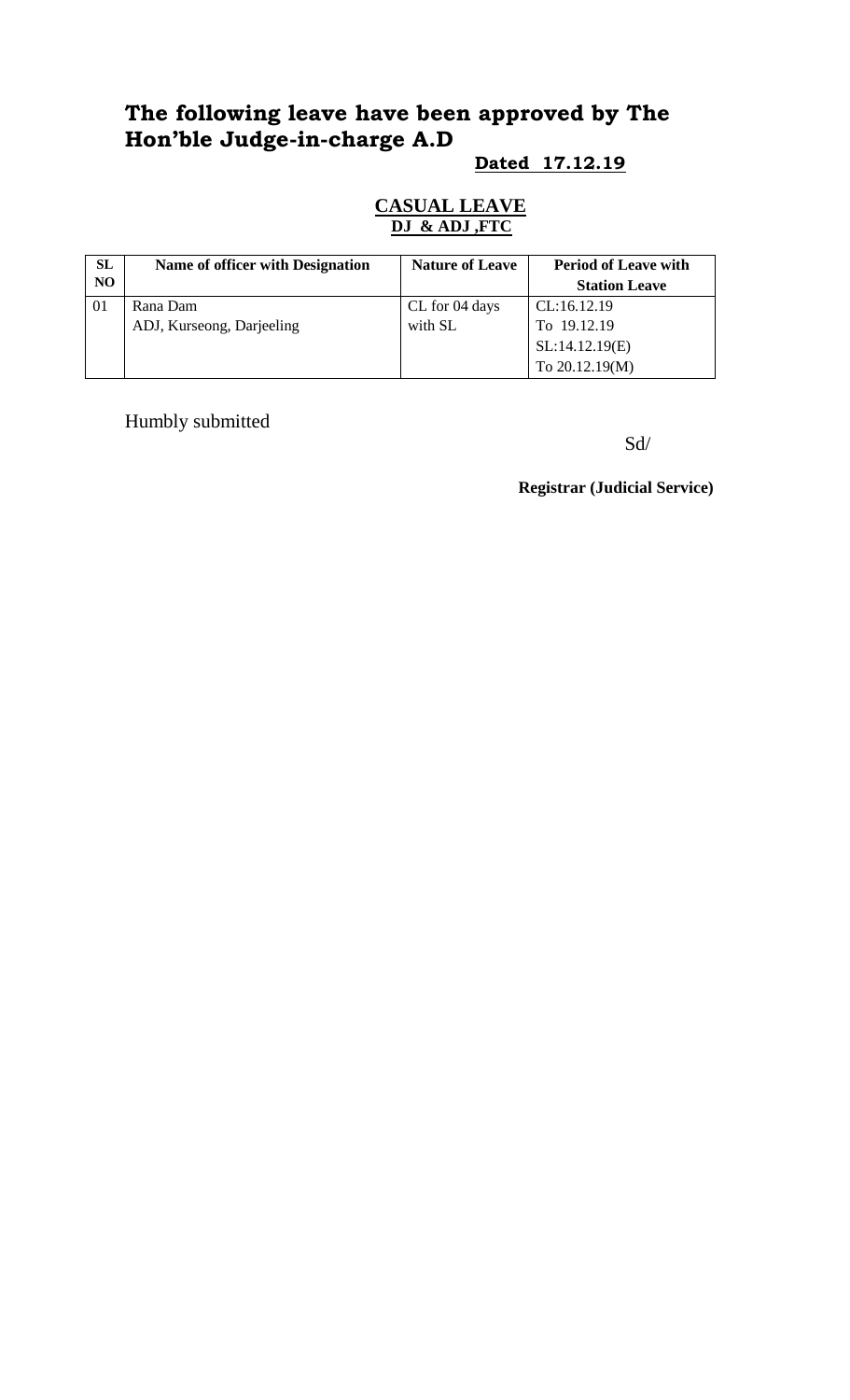## **The following leave have been approved by The Hon'ble Judge-in-charge A.D**

## **Dated 17.12.19**

| SL | <b>Name of officer with Designation</b>           | <b>Nature of Leave</b> | <b>Period of Leave with</b> |
|----|---------------------------------------------------|------------------------|-----------------------------|
| NO |                                                   |                        | <b>Station Leave</b>        |
| 01 | Aloke Kumar Choudhury                             | CL for 01 day with     | CL:07.12.19                 |
|    | ADJ, FTC, Durgapur, Paschim                       | <b>SL</b>              | SL:06.12.19(E)              |
|    | Bardhaman                                         |                        | To 09.12.19(M)              |
| 02 | Anjan Kumar Sengupta                              | CL for 01 day with     | CL:30.11.19                 |
|    | ADJ, 2 <sup>nd</sup> Court, Jangipur, Murshidabad | <b>SL</b>              | SL:29.11.19(E)              |
|    |                                                   |                        | To 02.12.19(M)              |
| 03 | Anjan Kumar Sarkar                                | CL for 01 day with     | CL:07.12.19                 |
|    | ADJ, FTC-I, Berhampore, Murshiabad                | <b>SL</b>              | SL:06.12.19(E)              |
|    |                                                   |                        | To 08.12.19(N)              |
| 04 | <b>Bimal Kanti Bera</b>                           | CL for 02 days         | CL:02.12.19,                |
|    | ADJ, 3 <sup>rd</sup> Court, Asansol, Paschim      |                        | 03.12.19                    |
|    | Bardhaman                                         |                        |                             |
| 05 | Chandrani Mukherjee (Banerjee)                    | CL for 01 day          | CL:22.11.19                 |
|    | ADJ, 1 <sup>st</sup> Court, Durgapur, Paschim     |                        |                             |
|    | Bardhaman                                         |                        |                             |
| 06 | Manoj Kumar Rai                                   | CL for 02 days         | CL:27.11.19,                |
|    | Judge, Spl Court (E.C.Act)-ADJ,                   | with SL                | 28.11.19                    |
|    | Asansol, Paschim Bardhaman                        |                        | SL:27.11.19(M)              |
|    |                                                   |                        | To 28.11.19(N)              |

#### **CASUAL LEAVE DJ & ADJ ,FTC**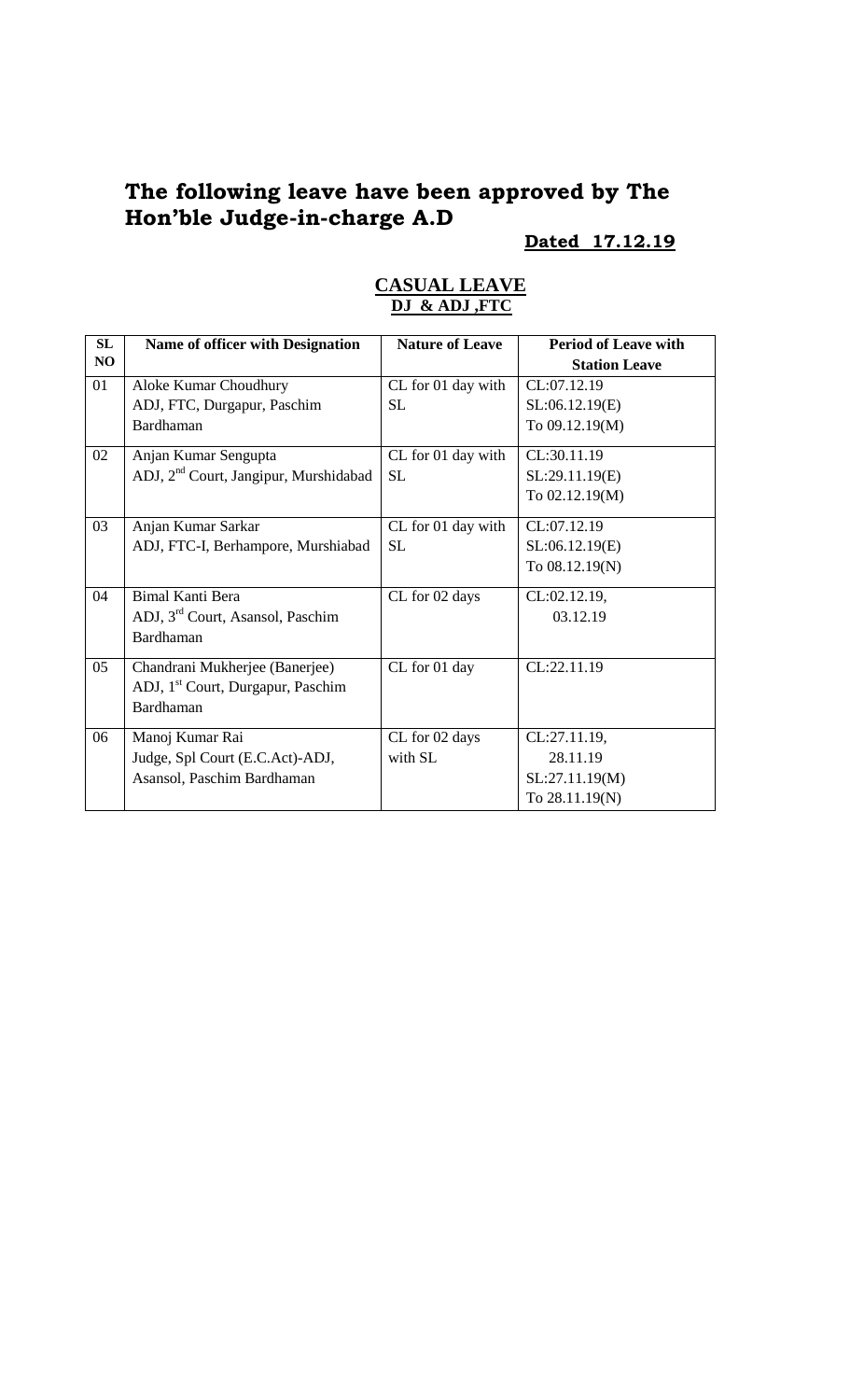| 07 | Sharanya Sen Prasad<br>ADJ, FTC-II, Asansol, Paschim<br>Bardhaman | CL for 01 day      | CL:04.12.19    |
|----|-------------------------------------------------------------------|--------------------|----------------|
| 08 | Sandip Kumar Manna                                                | CL for 02 days     | CL:02.12.19,   |
|    | ADJ, Kandi, Murshidabad                                           | with SL            | 03.12.19       |
|    |                                                                   |                    | SL:30.11.19(E) |
|    |                                                                   |                    | To 04.12.19(M) |
| 09 | Vivekananda Sur                                                   | CL for 01 day      | CL:29.11.19    |
|    | ADJ, 1 <sup>st</sup> Court, Berhampore,                           |                    |                |
|    | Murshidabad                                                       |                    |                |
| 10 | Arpan Kumar Chattopadhyay                                         | CL for 01 day with | CL:03.12.19    |
|    | Judge, Spl Court (I.E.Act)-ADJ,                                   | <b>SL</b>          | SL:03.12.19(M) |
|    | Murshidabad                                                       |                    | To 04.12.19(M) |
|    |                                                                   |                    |                |
|    |                                                                   | CL for 02 days     | CL:11.12.19,   |
|    |                                                                   | with SL            | 12.12.19       |
|    |                                                                   |                    | SL:11.12.19(M) |
|    |                                                                   |                    | To 12.12.19(E) |
| 11 | Saket Kumar Jha                                                   | CL for 01 day with | CL:26.11.19    |
|    | ADJ, 4 <sup>th</sup> Court, Asanol, Paschim                       | <b>SL</b>          | SL:25.11.19(E) |
|    | Bardhaman                                                         |                    | To 27.11.19(M) |
|    |                                                                   | CL for 01 day with | CL:11.12.19    |
|    |                                                                   | <b>SL</b>          | SL:10.12.19(E) |
|    |                                                                   |                    | To 12.12.19(M) |

Humbly submitted

Sd/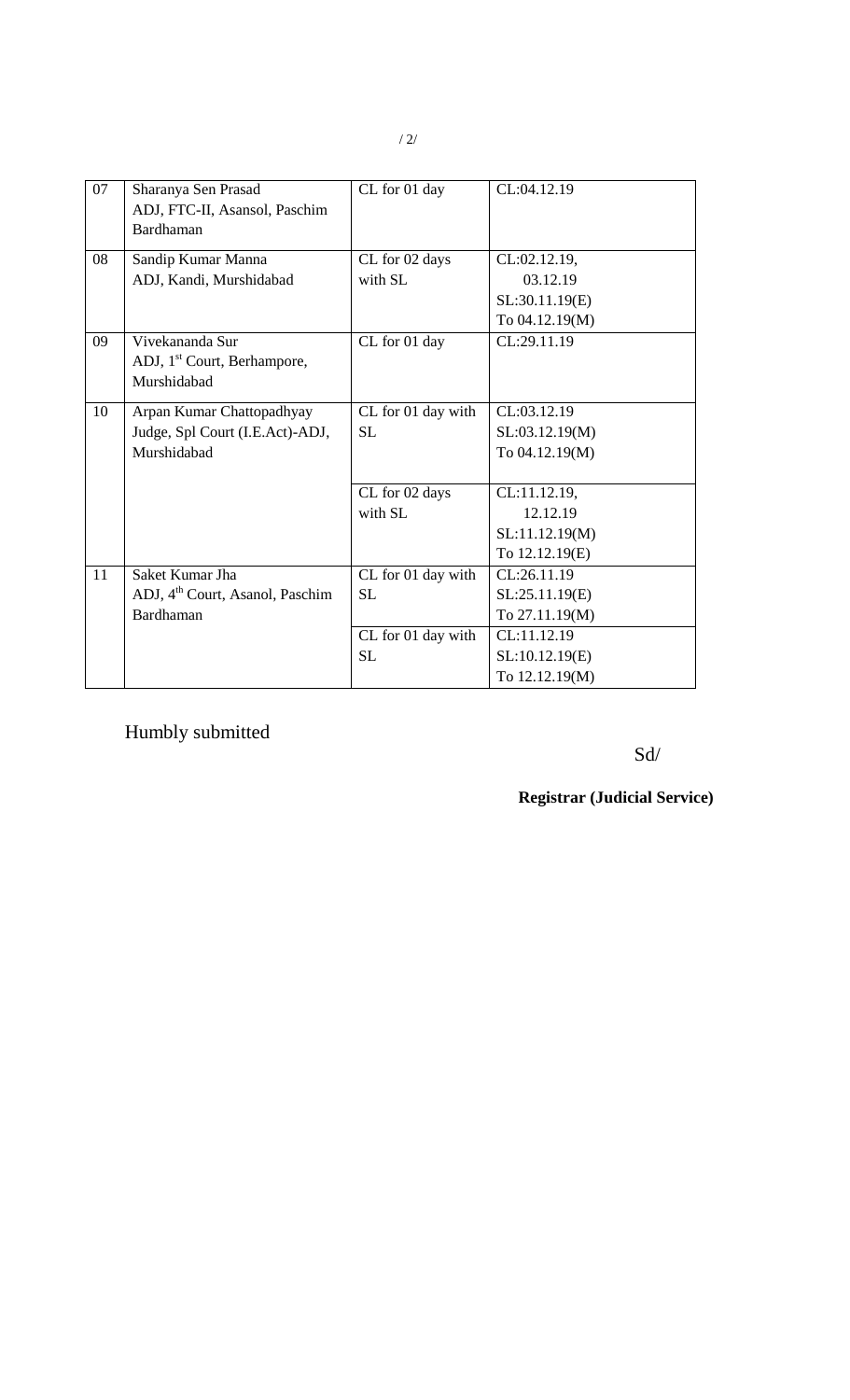### **The following leave have been approved by the Hon'ble Judge-in-Charge A.D.**

#### **Dated : 17.12.2019**

| $\mathbf{J}\mathbf{M}$ |                                                                                                      |                         |                                              |
|------------------------|------------------------------------------------------------------------------------------------------|-------------------------|----------------------------------------------|
| <b>SL</b><br>NO        | Name of officer with Designation                                                                     | <b>Nature of Leave</b>  | <b>Period of Leave with Station</b><br>Leave |
| 01                     | Smt. Sujata Mondal, JM, 1 <sup>st</sup> Class, 4 <sup>th</sup><br>Court, Asansol, Paschim Bardhaman. | Earned Leave for 01 day | On 19.11.2019                                |

#### **CJ(JD)**

| <b>SL</b><br>NO | Name of officer with Designation                                                  | <b>Nature of Leave</b>        | <b>Period of Leave with Station</b><br><b>Leave</b> |
|-----------------|-----------------------------------------------------------------------------------|-------------------------------|-----------------------------------------------------|
| 02.             | Sri Jayanta Bhattacharya, CJ(JD), 1 <sup>st</sup><br>Court, Jangipur, Murshidabad | Commuted Leave for 04<br>days | From 13.11.2019 to 16.11.2019                       |
| 03.             | Roshan Alam,<br>$CJ(JD)$ , On Probation                                           | Commuted Leave for 15<br>days | From 01.11.2019 to 15.11.2019                       |

Humbly submitted Sd/-